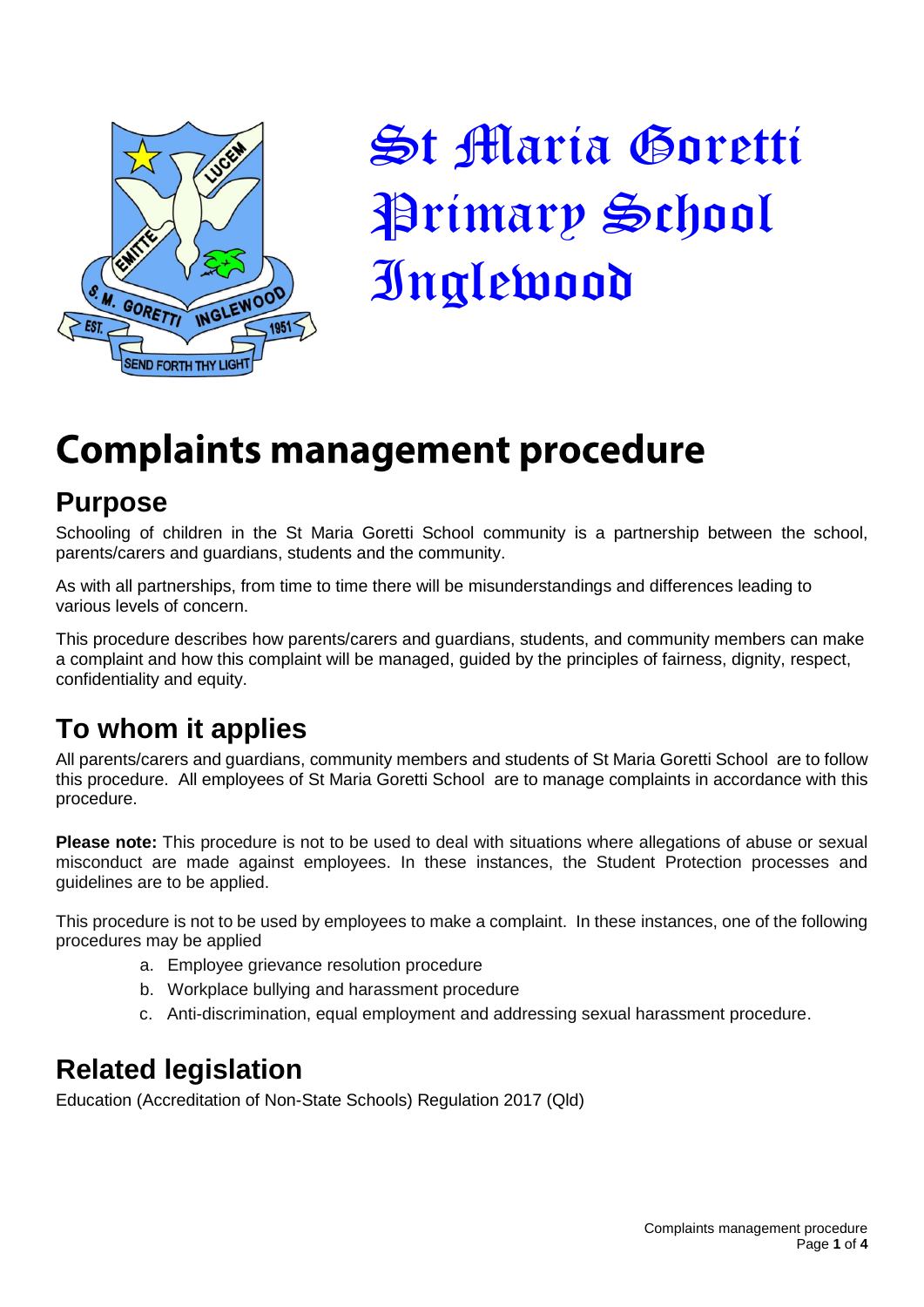# **Procedure**

### **Guiding principles**

- 1. All people involved have a right to be heard, agree to act courteously, politely, honestly and expect that relationships will continue respectfully both during and after the management of the complaint.
- 2. All parties are to respect others' dignity, views, beliefs and circumstances.
- 3. Confidentiality is a key element of complaints management.

### **Students**

#### **Making a complaint**

- 1. If the student feels comfortable to do so, they can raise their complaint with the person directly.
- 2. If this is not the case, the student can raise their complaint with a member of staff they feel they can talk to about the issue by
	- a. talking to them directly or
	- b. sending an email or
	- c. making an appointment to speak with them.

#### **Resolving a complaint**

- 3. When a member of staff receives a complaint from a student they will make sure that
	- a. it is dealt with as quickly as possible
	- b. only people who need to know are involved
	- c. it is treated seriously
	- d. the student's voice is heard
	- e. the student is told what is happening
	- f. the student knows when all of the steps in managing the complaint have been completed.

**Please note:** If the complaint is about the inappropriate behaviour of a staff member or volunteer towards a student, then the TCS Student Protection processes and guidelines are to be followed.

### **Parents/carers, guardians and community members**

#### **Making a complaint**

- 1. In the first instance, communication/notification of a complaint is to be with the relevant member of staff by one of the following
	- a. phone
	- b. email or
	- c. in written form.

**Please note:** Communication with teaching staff must be in accordance with the school's communication procedures eg teaching staff are not able to answer phone calls during class time.

**Please note:** If the complaint is about the inappropriate behaviour of a staff member or volunteer towards a student, then the TCS Student Protection processes and guidelines are to be followed.

#### **Resolving a complaint**

- 2. Upon receipt of the communication/notification of a complaint, the staff member is to acknowledge receipt of the notification and notify their principal/manager/supervisor that a complaint has been made.
- 3. The staff member and their principal/manager/supervisor are to work together to determine the best way to address the complaint.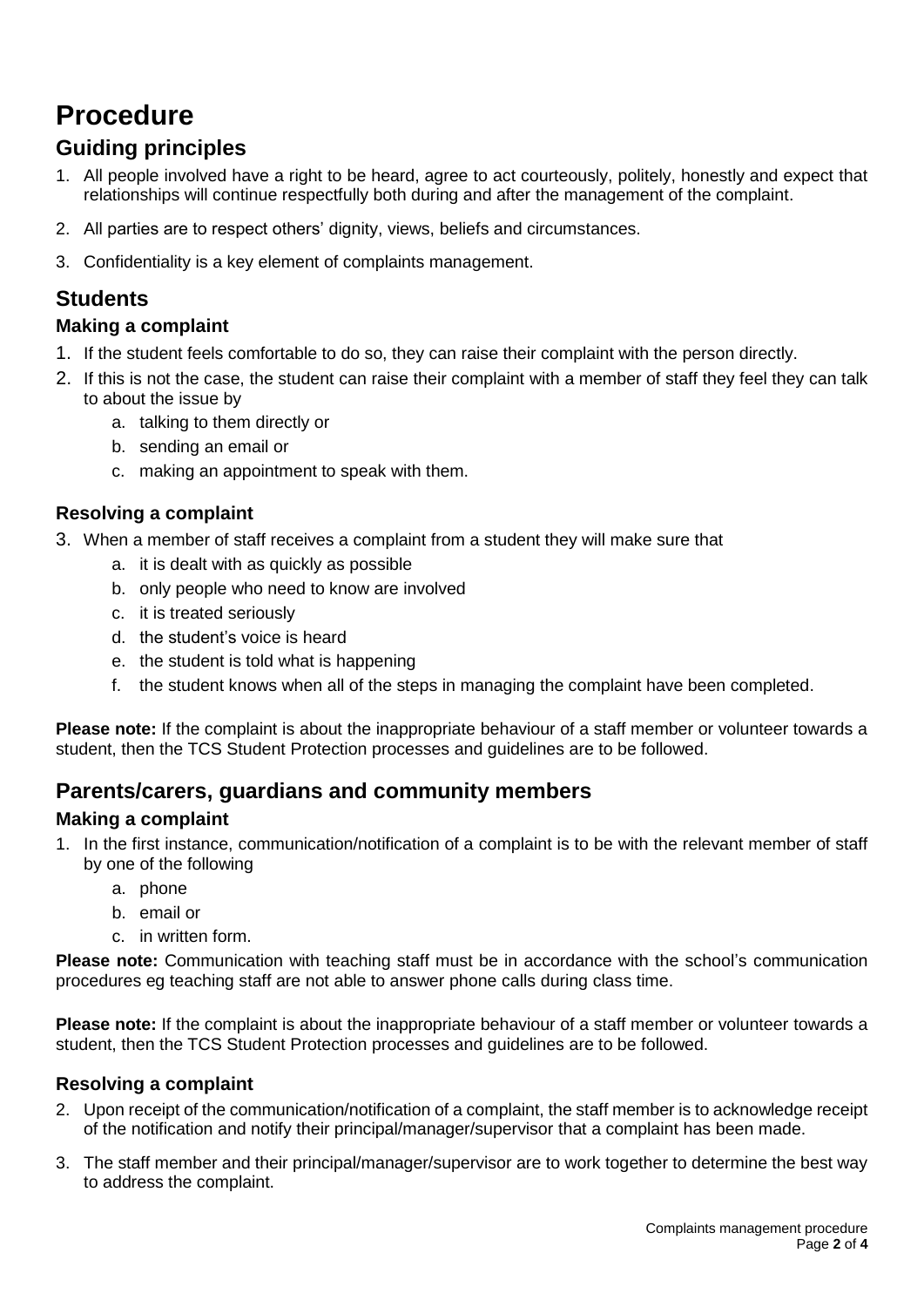- 4. All relevant information gathering and investigation or inquiry is to be completed prior to an outcome being determined.
- 5. All complaints will be addressed in a timely manner.
- 6. If the mechanism for resolution of a complaint is agreed to be by meeting
	- a. such meetings will be held within school grounds at a time mutually convenient to the parties
	- b. the facts and context of the complaint are to be clearly stated at the beginning of the meeting
	- c. each party to a complaint is to use their best endeavours to reach a mutually agreeable outcome
	- d. the outcome is to be recorded and kept in the school's files, and provided to the people at this meeting on request
	- e. should a complaint not be resolved at a first meeting, the parties are able to enter into further agreed communication (ie further meeting) in an attempt to resolve the complaint
	- f. the principal or other relevant personnel may be invited to attend the follow up meeting
- 7. All complaints are to be resolved with a mutually agreeable outcome, recorded and kept in the school's files.
- 8. In the event that a complaint remains unresolved the matter can be addressed under the Toowoomba Catholic Schools Complaints management procedure.